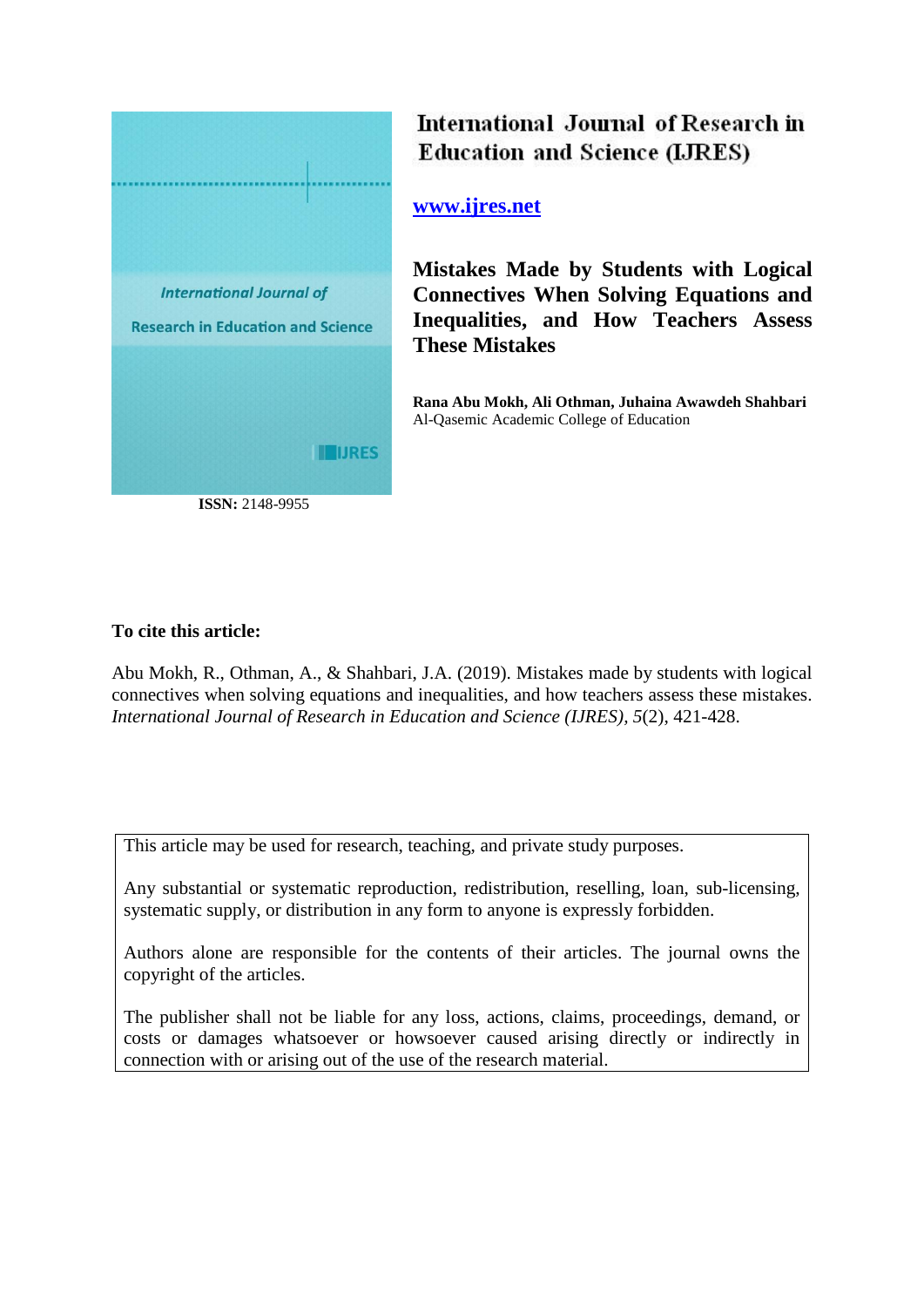

Volume 5, Issue 2, Summer 2019 ISSN: 2148-9955

## **Mistakes Made by Students with Logical Connectives When Solving Equations and Inequalities, and How Teachers Assess These Mistakes**

**Rana Abu Mokh, Ali Othman, Juhaina Awawdeh Shahbari**

| <b>Article Info</b>                                                                  | <b>Abstract</b>                                                                                                                                                                                                                                                                                                                                                                                                                                                                                                                  |
|--------------------------------------------------------------------------------------|----------------------------------------------------------------------------------------------------------------------------------------------------------------------------------------------------------------------------------------------------------------------------------------------------------------------------------------------------------------------------------------------------------------------------------------------------------------------------------------------------------------------------------|
| <b>Article History</b>                                                               | The aim of this study is to examine the mistakes made by students in the use                                                                                                                                                                                                                                                                                                                                                                                                                                                     |
| Received:<br>22 September 2018                                                       | of logical connectives while simplifying algebraic equations and inequalities,<br>and the extent to which teachers are aware of these mistakes and how they<br>assess them. The study was conducted among 50 ninth grade students and 63                                                                                                                                                                                                                                                                                         |
| Accepted:<br>04 January 2019                                                         | practicing teachers of mathematics. The data was collected from two<br>questionnaires: a questionnaire for students comprising items containing<br>inequalities or equations, and a questionnaire for teachers comprising                                                                                                                                                                                                                                                                                                        |
| <b>Keywords</b>                                                                      | students' solutions of different items. The data was analyzed according to<br>interpretative theory. The findings identify common mistakes in the way                                                                                                                                                                                                                                                                                                                                                                            |
| Logical connectives<br>Algebra<br>Inequalities<br>Practicing mathematics<br>teachers | students use the mathematical logical connectives OR, AND, IF  THEN<br>when manipulating algebraic expressions. The findings further indicate that<br>teachers were not aware of the errors made by students in working with the<br>mathematical logical connectives, where the most common mistake identified<br>among students was ignoring the logical connective entirely. Moreover, the<br>findings indicated that teachers may assess solutions as correct even when<br>they use mathematical logical connectives wrongly. |

### **Introduction**

Understanding how to simplify and solve equations and inequalities is a topic that has been emphasized by the National Council of Teachers of Mathematics (National Council of Teachers of Mathematics [NCTM], 2000). It is considered to be one of the basic mathematical procedures studied at secondary school level, involving a variety of basic algebraic and arithmetic skills such as performing rote operations with algebraic symbols, or applying the quadratic formula (Li, 2007). However, this important topic of solving equations and inequalities is considered to be difficult for students (Cai & Moyer, 2008). Various studies have focused on the difficulties experienced by students when simplifying algebraic equations and inequalities, or manipulating algebraic expressions (e.g. El-khateeb, 2016; Samuel, Mulenga & Angel, 2016; Poon & Leung, 2010).

The research has examined a variety of aspects, such as the students' understanding of the equals sign, their ability to solve equations (Knuth, Stephens, McNeil, & Alibali, 2006) and the strategies that students use to solve inequalities (Tsamir & Almog, 2001). However, researchers have not so far paid significant attention to how teachers understand equations and equation solving (Doerr, 2004). More specifically, there is a need for closer examination of both how students use logical connectives and how teachers assess their students' use of logical connectives. It is this need that gave rise to the current study, which examines the mistakes students make when using logical connectives, and how teachers respond to these mistakes.

#### **Solving Equations and Inequalities**

By 'algebraic equations', we simply mean the typical types of equations (linear, quadratic, exponential, rational, etc.) introduced in secondary school algebra curricula. An inequality is a mathematical sentence built from expressions using one or more of the symbols ( $\leq, \leq \leq$  or  $\geq$ ) to compare two quantities (El-khateeb, 2016 p. 124). To solve an equation means to find the numerical values that the unknown quantity can take that make the equation a true statement. The solution of equations and inequalities is considered to be an important topic in the study of algebra, in particular for the study of function properties and applications. These require students to be aware of and to understand methods for finding the solution set for each inequality and equation (El-khateeb, 2016).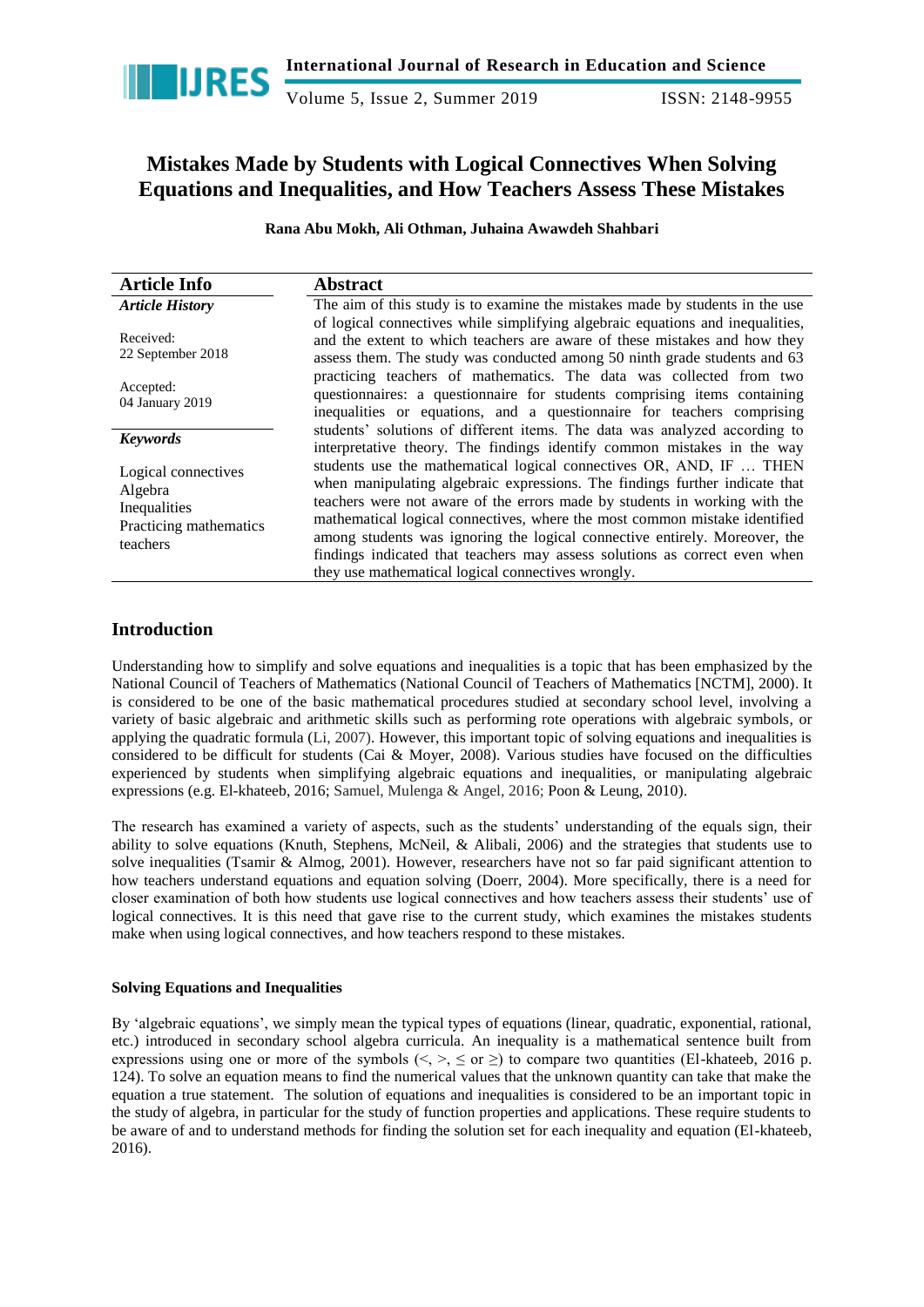Students experience a range of difficulties when solving equations and inequalities, such as: inadequate understanding of the meaning of the equals sign when solving equations (Knuth et al. 2006); inadequate understanding of how to manipulate algebraic expressions and statements (Samuel et al., 2016); lack of symbolic understanding of variables and coefficients within an equation (Kilpatrick & Izsak, 2008); and changing the direction of the inequality when multiplying by a negative number or due to other conceptual errors (El-khateeb, 2016).

#### **Logical Connectives**

A proposition is "a sentence that is either TRUE or FALSE (but not both)" (Remsing, 2005 p. 2). A sentence that contains a finite number of variables and becomes a proposition when specific values are substituted for the variables is called a predicate (or open sentence) (Remsing, 2005 p. 15). The symbols  $\neg \wedge \vee \Rightarrow$  and  $\Leftrightarrow$  are called propositional connectives. Any sentence built up by application of these connectives has a truth value that depends on the truth values of the constituent sentences (Mendelson, 2009 p. 3). The translation from a natural language statement to formal logic is seen as difficult for students, and using one connective in place of another is one of the major errors made by students (Barker-Plummer, Cox, Dale, & Etchemendy, 2008). In discussing these difficulties, Strannegård, Ulfsbäcker, Hedqvist and Gärling (2010) point out that in English, "or" does not always correspond to the connective ∨, since "or" sometimes translates into an exclusive OR and sometimes into an inclusive OR. Similarly, the English construction "if... then..." does not always correspond to the connective →. An ability to understand logical connectives and set operations is vital, meaning that students need systematic treatment of these connectives (Dreyfus & Eisenberg, 1985).

#### **Mathematical Content Knowledge and Pedagogical Knowledge Held by Teachers**

Content knowledge (CK) includes the structure of knowledge, facts, theories, and principles in the field (Shulman, 1986). Mathematical content knowledge includes common content knowledge and specialized content knowledge (Ball, Thames & Phelps, 2008). The former relates to the content of the curriculum, concepts, procedures, and the ability to read and write concepts and notions correctly. Specialized content knowledge refers to the knowledge and skills unique to teaching (Delaney, Ball, Hill, Schilling, & Zopf, 2008). It includes an understanding of mathematical structures, which enables tasks to be tackled that require significant mathematical resources (Ball et al., 2008).

Pedagogical content knowledge (PCK) is the knowledge needed to make subject matter accessible to students (Shulman, 1986), and combines an understanding of both content and pedagogy (Ball, Lubienski, & Mewborn, 2001). It comprises an awareness of student difficulties and misconceptions relating to the concepts being taught, an understanding of different methods used in specific or representative taught content, and an understanding of the teaching methods that make learning easy or difficult (Shulman, 1986). Ball et al. (2008) separate mathematical pedagogical content knowledge into two subcategories: Knowledge of content and teaching, and knowledge of content and students*.* The former combines knowledge about teaching with knowledge about mathematics. Teachers need to be aware of how to design instructions, the various representations of the concept being explained, and how to evaluate these representations (Ball et al., 2008). The latter is a type of pedagogical content knowledge that involves an understanding of students, including awareness of how students think about, know, and learn the specific mathematical content (Hill, Ball & Schilling, 2008).

According to the definitions above, we can see that the MCK and MPCK held by teachers relating to solving equations and inequalities should include: mathematical procedures, algorithms, routines, skills, conceptual understanding, and procedural knowledge. A study of how mathematics teachers understand these issues could provide a better understanding of their teaching practices and influences on what and how their students learn.

#### **Questions Posed by the Study**

To what extent do ninth grade students have difficulties with logical connectives? What are their major difficulties?

How do teachers respond to the mistakes students make when using logical connectives? How do they assess mistakes made by students?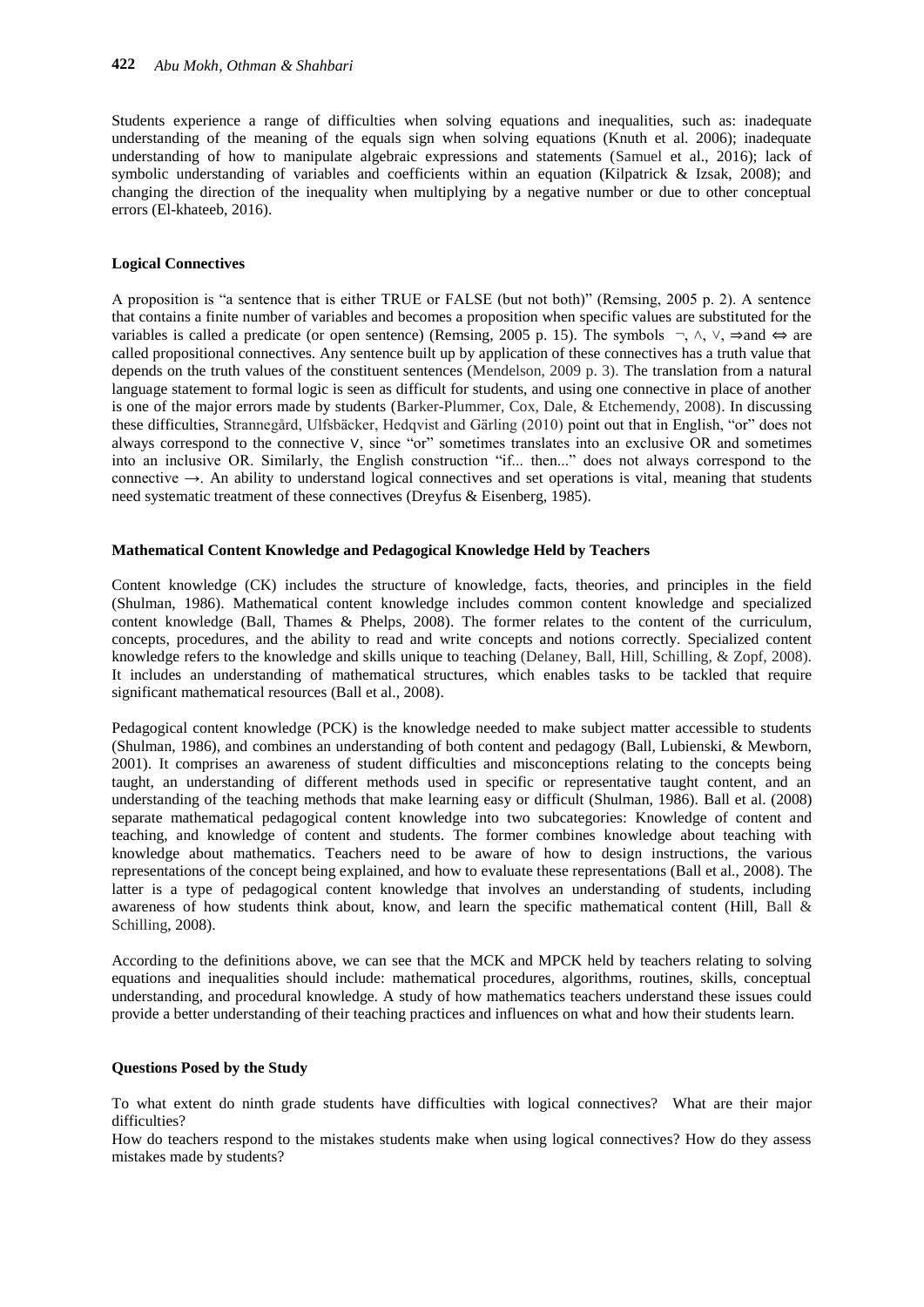#### **Method**

#### **Participants**

The study was conducted among 50 ninth grade students and 63 practicing teachers of mathematics. The students came from two ninth grade classes. The students in each class had different levels of mathematical achievement, but each class had average performance based on the national mathematical exams. The practicing teachers were all ninth grade mathematics teachers and participated on a voluntary basis. A description of the participants' background is displayed in Table 1.

| Variable                            | Categories         | Practicing teachers |
|-------------------------------------|--------------------|---------------------|
| Gender                              | Female             | 84%                 |
|                                     | Male               | 16%                 |
| Level of mathematics at high school | Basic              | 1.6%                |
|                                     | Intermediate       | 42.8%               |
|                                     | Advanced           | 46%                 |
| Teacher training institution        | College            | 74.6%               |
|                                     | University         | 20%                 |
| Teaching experience                 | $1-5$ years        | 60.3%               |
|                                     | 6-10 years         | 19%                 |
|                                     | $11-15$ years      | 6.3%                |
|                                     | More than 15 years | 12.7%               |
| Current school                      | Elementary         | 44.9%               |
|                                     | High school        | 55.1%               |
|                                     |                    |                     |

Table 1. Distribution of the participants according to background variables

#### **Data Source**

The data was collected from two sources: a questionnaire for students, and a questionnaire for teachers.

#### *Questionnaire for Students*

The questionnaire comprised ten items containing existence statements and algebraic simplifications requiring the use of propositional connectives. Some examples from the questionnaire:

If  $-1 \le x \le 4$  then If  $-4 \le x \le 3$  then Solve the equation  $(x^2-3x+2)^2 + (x^2-6x+5)^2=0$ Solve the equation  $(x^2-3x+2)^2 \cdot (x^2-6x+5)^2=0$ Solve the inequality  $x^2 > -1$  $x + 4 \le x \le 3$  $x^2 \le 30$ 

#### *Questionnaire for Teachers*

The questionnaire comprised ten items. Each item contained a question involving existence statements and algebraic simplifications requiring the use of propositional connectives, followed by different student solutions. The teachers were asked to score the solutions on a scale of 0 to 10 and explain their decisions. Some examples from the questionnaire:

1) When the question "solve the inequality  $x^2 > 1$ " is given to ninth grade students we receive the following eight answers:

 $x^2>1 \Leftrightarrow x> \pm 1$  $x^2>1 \Leftrightarrow -1>>1$  $x^2 > 1 \Leftrightarrow x > 1$  also x>-1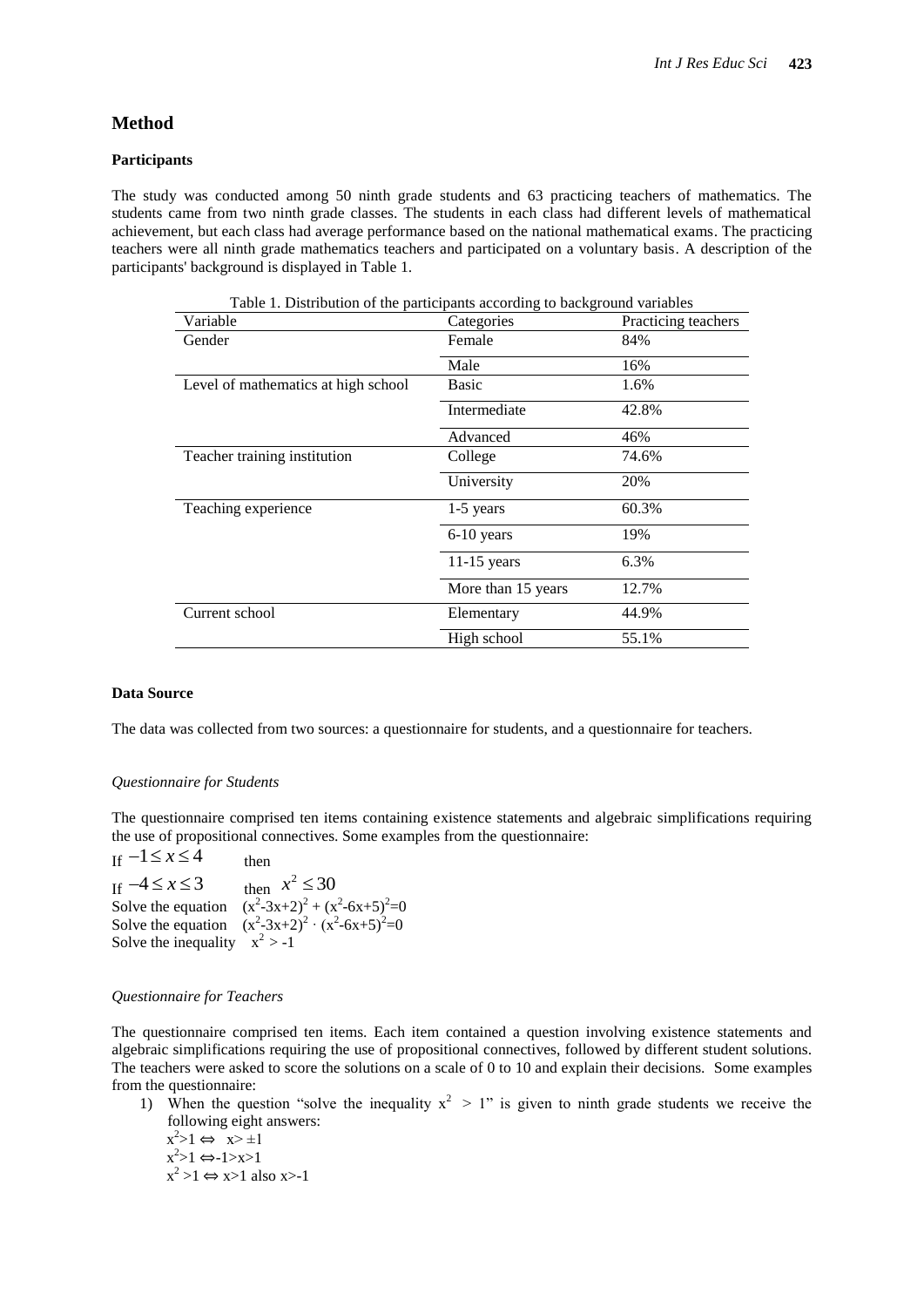$x^2>1 \Leftrightarrow x>1$  or x<-1  $x^2 > 1 \Leftrightarrow x > 1$  and  $x < -1$  $x^2>1 \Leftrightarrow x>1, x<1$  $x^2 > 1 \Leftrightarrow x \neq \pm 1$  and  $x \neq 0$  $x^2 > 1 \Leftrightarrow x \neq 1$  and  $x \neq 0$ 2) Below are shown solutions given by students for the equation  $[(x^2-7x+12)^2 + (x^2-4x+3)^2=0]$ :  $(x^2-7x+12)^2 + (x^2-4x+3)^2 = 0$  $(x^2-7x+12)^2+(x^2-4x+3)^2=0 \Leftrightarrow$  $x^2 - 7x + 12 = 0$ ,  $x^2 - 4x + 3 = 0$  $(x-3)(x-4)$ ,  $(x-3)(x-1)$  $x=3$ ,  $x=4$ ,  $x=3$ ,  $x=1$ 

#### **Data Analyses**

Analysis of the data obtained from the student questionnaire was conducted in two phases. In the first phase, we analyzed the students' solutions, classifying them into four categories: correct answer, correct algebraic manipulation but incomplete explanation of the answers (OR, AND, IF), wrong answer — mistakes in algebraic manipulation, not solved. In the second phase, we focused on the second category, looking at the mistakes made using logical connectives. The data was analyzed using the constant comparison method (Glaser & Strauss, 1967). We identified, grouped and categorized types of mistakes using the logical connectives, derived categories from the data set and then compared with the rest of the data set. For each error category, we calculated how frequently it occurred in the students' solutions. The data obtained from the teacher questionnaire was used to calculate the mean scores for each item, and the frequency that full scores were awarded by the teachers analyzed against the different lengths of teaching experience.

### **Findings**

We begin by presenting the findings relating to the difficulties experienced by students when solving equations and inequalities. Our focus is on difficulties using logical connectives. We then present the findings obtained from the questionnaire for teachers; in particular, how the teachers assessed the students' solutions.

#### **Students' Difficulties When Solving Equations and Inequalities**

The solutions of equations and inequalities given by the students can be divided into four categories: correct answer; correct algebraic manipulation but incomplete explanations of the answers (OR, AND, IF), wrong answer, not solved. Table 2 shows the distribution of solution categories across the 10 items over all 50 students.

| Table 2. Distribution of solution categories over all students |                     |                                                                 |  |
|----------------------------------------------------------------|---------------------|-----------------------------------------------------------------|--|
| Category                                                       | <b>Distribution</b> | Examples from students' solutions                               |  |
| Correct answer                                                 | 12%                 | $x^2 > 1$                                                       |  |
|                                                                |                     | $x>1$ or $x<-1$                                                 |  |
|                                                                |                     |                                                                 |  |
| Correct algebraic manipulation but                             | 38%                 | $(x^2-3x+2)^2 + (x^2-6x+5)^2=0$                                 |  |
| incomplete explanations of the<br>answers (OR, AND, IF)        |                     | $(x^2-3x+2)^2+(x^2-6x+5)^2=0 \Leftrightarrow$                   |  |
|                                                                |                     | $x^2-3x+2=0$ , $x^2-6x+5=0$                                     |  |
|                                                                |                     | $(x-1)(x-2)$ , $(x-5)(x-1)$                                     |  |
|                                                                |                     | $x=1$ , $x=2$ , $x=5$ , $x=1$                                   |  |
| $answer$ - mistakes in<br>Wrong<br>algebraic manipulation      | 32%                 | $1 \quad x+1$<br>$\frac{1}{2} \leq \frac{1}{2} + x + 3 \leq 11$ |  |
|                                                                |                     | $1 \le x + 1 + 2x + 6 \le 22$                                   |  |
|                                                                |                     | $1 < 3x + 7 < 22$                                               |  |
|                                                                |                     | 1 < 3x < 15                                                     |  |
|                                                                |                     | 1 < x < 5                                                       |  |
| Not solved                                                     | 18%                 |                                                                 |  |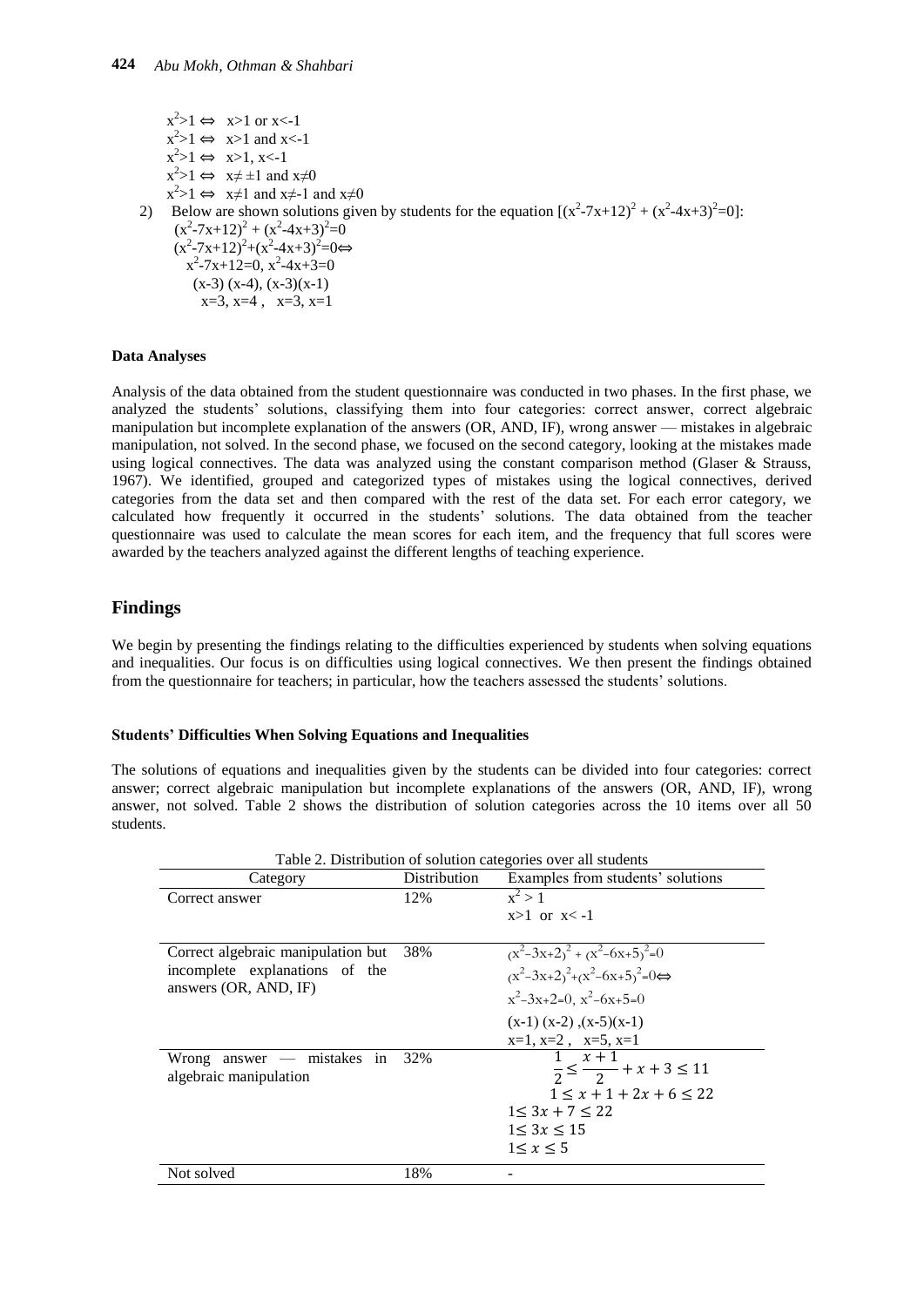The findings shown in Table 2 make it clear that difficulties with the logical connective represent the most common difficulty experienced by students when solving equations and inequalities. The findings indicate that more than one-third of the errors made by the students occurred when manipulating the logical connective. Focusing on students' mistakes when using the logical connective, we were able to distinguish five types of mistake: (1) Ignoring the logical connective: the students did not write any logical connective while carrying out the algebraic manipulation; (2) Ignoring the logical connective and replacing it with a comma: the students inserted commas where a logical connective was needed; (3) Replacing the logical connective "OR" with ―AND‖, or *vice versa*: the students did not distinguish the correct logical connective words; (4) Replacing the logical connective "AND" with "ALSO": the students used the word "ALSO" as a logical connective; (5) Incorrect interpretation of the logical connective: the students used a logical connective word, but chose the wrong interpretation for the word as they fail to correctly understand the meaning of e.g. "AND" or "OR", and thus obtained the wrong final answer. Table 3 shows the distribution of these mistakes.

| I abic 5. Distribution of mistakes in mathematical logical connectives |                                                                     |                                                                               |
|------------------------------------------------------------------------|---------------------------------------------------------------------|-------------------------------------------------------------------------------|
|                                                                        | Examples from student solutions<br>Students in category<br>Category |                                                                               |
| Ignoring the logical connective                                        | 64%                                                                 | $x + 1$<br>1<br>$\frac{1}{2} \leq \frac{x+1}{2} + x + 3 \leq 11$              |
|                                                                        |                                                                     | $1 \le x + 1 + 2x + 6 \le 22$                                                 |
|                                                                        |                                                                     | $1 \leq 3x + 7$ $3x + 7 \leq 22$                                              |
|                                                                        |                                                                     | $-6 < 3x$ $3x \le 15$                                                         |
|                                                                        |                                                                     |                                                                               |
| Ignoring the logical connective                                        | 12 %                                                                | $\frac{-2 \le x, x \le 5}{(x^2 - 3x + 2)^2 + (x^2 - 6x + 5)^2} = 0$           |
| and replacing it with a comma                                          |                                                                     | $(x^2-3x+2)^2+(x^2-6x+5)^2=0 \Leftrightarrow$                                 |
|                                                                        |                                                                     | $x^2-3x+2=0$ , $x^2-6x+5=0$                                                   |
|                                                                        |                                                                     | $(x-1)(x-2)$ , $(x-5)(x-1)$                                                   |
|                                                                        |                                                                     | $\frac{x=1, x=2, x=5, x=1}{x^2>1}$                                            |
| Replacing the logical connective                                       | 2%                                                                  |                                                                               |
| "OR" with "AND", or vice versa                                         |                                                                     | $X^2 = 1$                                                                     |
|                                                                        |                                                                     | $X=\pm 1$                                                                     |
|                                                                        |                                                                     | $x>1$ and $x<-1$                                                              |
| Replacing the logical connective                                       | 10%                                                                 | $\frac{x^2-3x+2}{(x^2-6x+5)}$ <sup>2</sup> =0                                 |
| "AND" with "ALSO"                                                      |                                                                     | $x^2-3x+2=0$ also $x^2-6x+5=0$                                                |
|                                                                        |                                                                     | $(x-1)(x-2)=0$ also $(x-1)(x-5)=0$                                            |
|                                                                        |                                                                     | $x_1=1$ , $x_2=2$ also $x_1=1$ , $x_2=5$                                      |
|                                                                        |                                                                     |                                                                               |
| Incorrect interpretation of the                                        | 12%                                                                 | $x_1=1$ , $x_2=2$ also $x_2=5$<br>$\frac{(x^2-3x+2)^2 + (x^2-6x+5)^2}{2} = 0$ |
| logical connective                                                     |                                                                     | $(x^2-3x+2)^2+(x^2-6x+5)^2=0 \Leftrightarrow$                                 |
|                                                                        |                                                                     | $x^2-3x+2=0$ and $x^2-6x+5=0$                                                 |
|                                                                        |                                                                     | $(x-1)(x-2)=0$ and $(x-5)(x-1)=0$                                             |
|                                                                        |                                                                     | and $x_3=5$ $x_4=1$<br>$x_1=1$ $x_2=2$                                        |
|                                                                        |                                                                     | The answer is $x = 1,2,5$                                                     |
|                                                                        |                                                                     |                                                                               |

Table 3. Distribution of mistakes in mathematical logical connectives

Table 3 shows that almost two-thirds of students ignored the logical connective: they reached the fullysimplified equation or inequality, but did not connect the parts, and thus did not successfully reach a final answer.

#### **How Teachers Assessed Students' Mistakes When Using Mathematical Logical Connectives**

The findings revealed that teachers assessed various answers with mistakes in the logical connectives as complete answers and awarded full scores. For the items where logical connectives where used wrongly, the mean score given by the teachers ranged between 5.26 points and 9 points. Table 4 shows different items containing equations and inequalities, example student solutions using the logical connective wrongly, and the percentage of teachers who marked each solution as correct with 10 points (full score).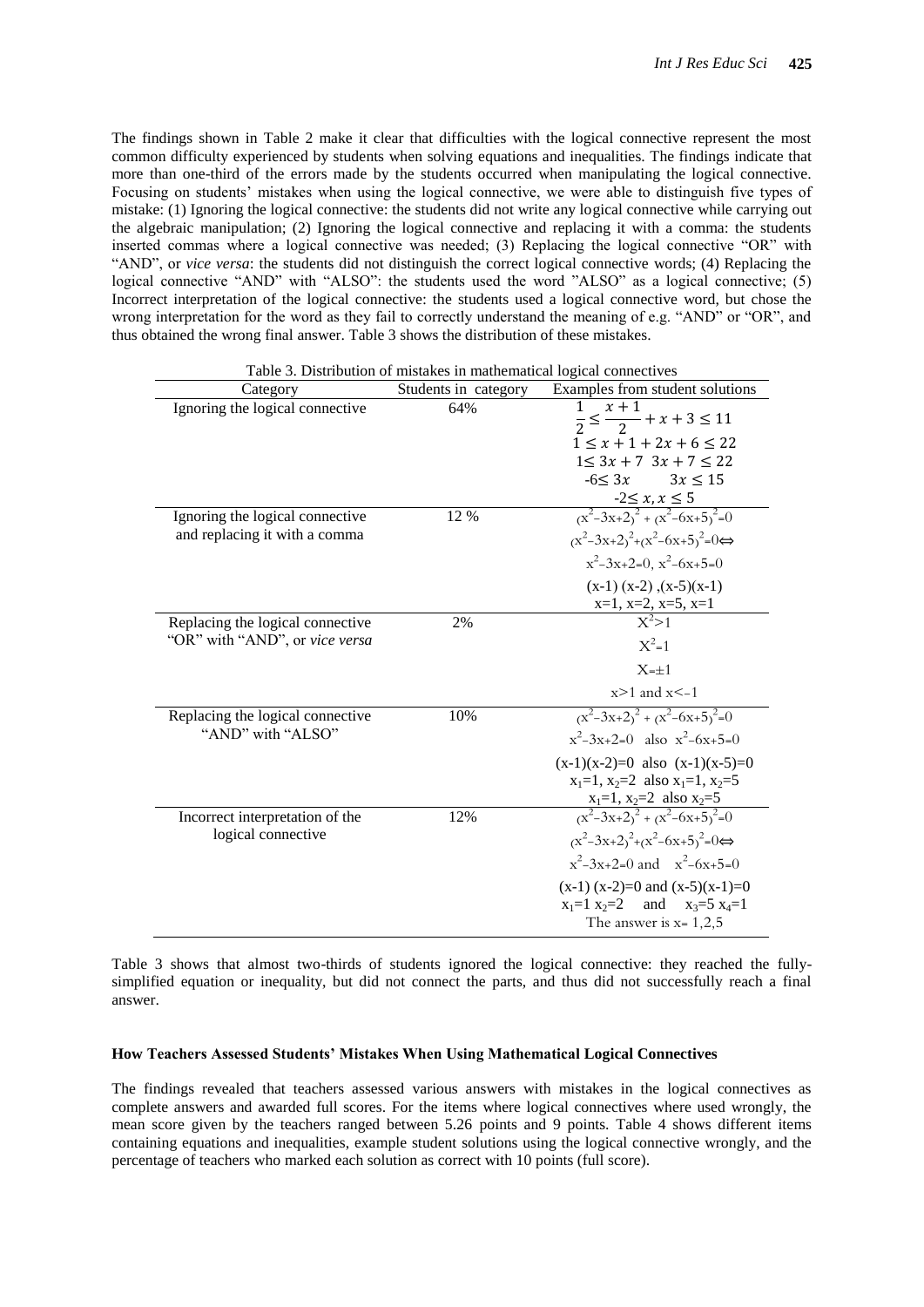| Level of<br>algebraic<br>manipulation | Example item                                      | Student solutions                                                   | Assessed<br><b>as</b><br>correct solution<br>(full score) |
|---------------------------------------|---------------------------------------------------|---------------------------------------------------------------------|-----------------------------------------------------------|
| Simple                                | $x^2>1$                                           | $x^2>1 \Leftrightarrow x>1$ also x<-1                               | 8%                                                        |
| algebraic                             |                                                   | $x^2>1 \Leftrightarrow x>1, x<1$                                    | 28.6%                                                     |
| manipulations                         |                                                   | $x^2>1 \Leftrightarrow x>1$ and x<-1                                | 22.2%                                                     |
| More<br>complicated                   | $(x^{2}-3x+2)^{2} \cdot (x^{2}-6x+5)^{2} = 0$     | $(x^{2}-3x+2)^{2} \cdot (x^{2}-6x+5)^{2} = 0$                       | 44.4%                                                     |
| algebraic                             |                                                   | $\Leftrightarrow x^2 - 3x + 2 = 0$ , $x^2 - 6x + 5 = 0$             |                                                           |
| manipulations                         |                                                   | $(x-2)(x-1)=0$ , $(x-1)(x-5)=0$                                     |                                                           |
|                                       |                                                   | $\Leftrightarrow$ x=2, x=1, x=1, x=5                                |                                                           |
|                                       | $(x-2)(x^2-4x-22)=x^2-4$ $(x-2)(x^2-4x-22)=x^2-4$ |                                                                     | 17.5%                                                     |
|                                       |                                                   | $x-2/(x-2)(x^2-4x-22)=x^2-4$                                        |                                                           |
|                                       |                                                   | $(x 2-4x-22) = \frac{x^2-4}{x-2}$<br>$\frac{(x-2)(x+2)}{x-2} = x+2$ |                                                           |
|                                       |                                                   | $x^2-5x-24=\frac{5\pm\sqrt{25+96}}{2}$                              |                                                           |
|                                       |                                                   | $\frac{-5\pm11}{2} = 8, -3$                                         |                                                           |

Table 4. Teachers assessed solutions with mistakes as correct solution

The findings indicate that some teachers treated solutions which had mistakes in the use of the logical connective as correct (these solutions considered as wrong according to the exam system). The level of algebraic manipulation appears to affect how the teachers assess the solution. Based on the findings in Table 4, it seems that teachers ignore the logical connective when the item needs more algebraic manipulation. For example, for that teachers ignore the logical connective when the tiem needs more algebraic mampulation. For example, for the fourth item,  $(x+7) = \sqrt{4x-4} + \sqrt{9x-9} + \sqrt{x-1}$ , 63.5% of teachers awarded a full score. By contrast, when the same mistake was made with the logical connective in the first item  $(x^2>1)$ , only one-fifth of the teachers awarded a full score. The findings indicate that the length of experience a teacher has affects how they assess their students' mistakes in use of the logical connective when solving equations and inequalities. Figure 1 shows the distribution of teachers with different lengths of teaching experience (1-5 years; 6-10 years; 11-15 years and above 16 years) and their assessment of students' mistakes in using the logical connective.



Figure 1. Distribution of teachers' assessment according to teaching experience (S1, S2 and S3: Needed a simple algebraic manipulation)

(C1, C2 and C3: Needed a complicated algebraic manipulation)

Figure 1 shows that teachers with more teaching experience mostly ignored students' mistakes using logical connectives, while teachers with fewer years of experience (1-5) paid more attention to the mistakes in the logical connectives and did not award full scores.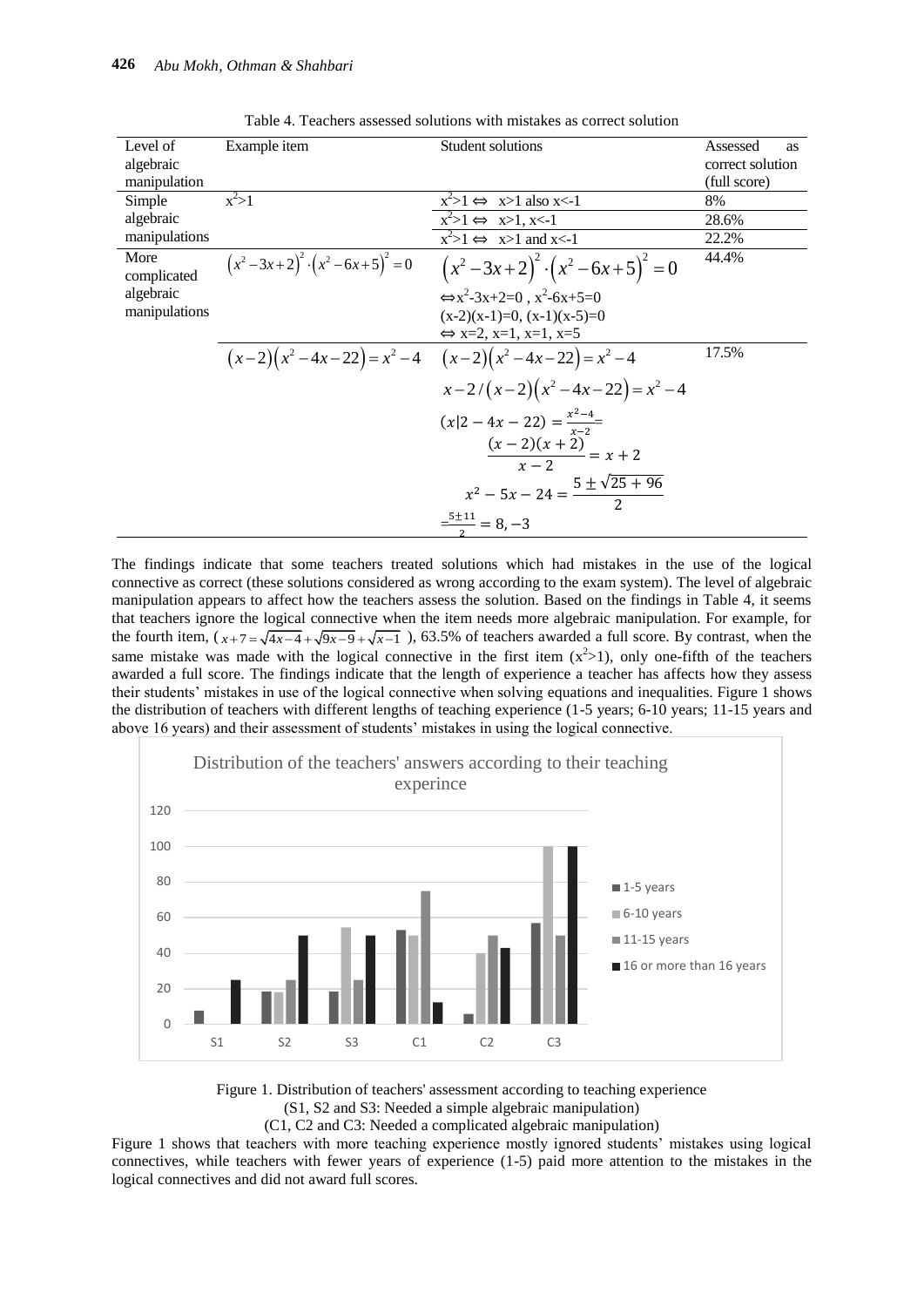#### **Discussion**

This study looked at the mistakes students make when using and writing logical connectives during the solution of algebraic equations and inequalities, and examined teachers' assessment and awareness of these mistakes. The main findings indicate that students successfully manipulate the algebraic expressions but have difficulties in applying the logical connective correctly. The findings furthermore reveal that teachers assess a range of answers with mistakes in the logical connectives as complete answers and award full scores.

The study's findings relating to the mistakes students make when solving algebraic equations and inequalities indicate that most of the problems are related to the logical connectives. The different types of mistakes associated with the logical connectives suggest that students did not consider the final answers, and did not evaluate whether their solution found the correct answers (Vaiyavutjamai & Clements, 2006). Focusing on the types of mistakes associated with logical connectives, it is evident that the most common mistake was to ignore the logical connective – almost two third of students made this error. The fact that students ignore the logical connective "OR" is supported by Almog and Ilany's study (2012), which was conducted among students in grade 12. Similar difficulties were reported by Tsamir and Almog (2001), who applied the square root property to equalities to reveal how the logical connectives were being ignored. Students applying the square-root property to e.g.  $x^2 > 81$  would provide the solution  $x > \pm 9$ , instead of  $x < -9$  or  $x > 9$ . The category of errors which occurred the least among the students was the use of the wrong connecting word between the expressions in the inequality — e.g. using "OR" in the solution where they should have used "AND", or *vice versa*. Neimark (1970) describes this mistake as interpreting the set union (A or B) as a set intersect (A and B).

The findings from the student questionnaires provide support for the recommendation made by El-khateeb (2016) that teachers must explain and discuss the meaning of the logical connective, e.g. by clarifying the meaning of the word (OR) when writing out the solution set. However, when evaluating how teachers assess their students' solutions of algebraic equations and inequalities, the study found that teachers did not appear to be aware of the mistakes being made by the students when manipulating the logical connectives. Teachers assessed solutions which made incorrect use of the logical connective as complete solutions and awarded full scores, particularly for the more complicated questions. This phenomenon was more commonly exhibited among teachers with longer teaching experience. Li's (2007) study highlighted three topic areas in solving equations where teachers' understanding of the mathematical subject matter should be strengthened: the balancing method, the concept of equivalent equations, and the properties of linear equations in their general forms. We now propose addition of a fourth topic, emphasizing the logical connective.

#### **Conclusion**

We believe that teachers' responses to the mistakes in using logical connectives and students' difficulties in this topic are related. The recommendation from this study is therefore is to strengthen the presentation of logical connectives to students, and at the same time enhance teachers' awareness of the importance of writing and using the logical connective words correctly. We recommend working with both teachers and students, because teachers' teaching knowledge and their students' understanding are tied together.

#### **References**

- Almog, N. & Ilany, B. S. (2012). Absolute value inequalities: high school students' solutions and misconceptions. *Educational Studies in Mathematics, 81*(3), 347-364.
- Barker-Plummer, D., Cox, R., Dale, R., & Etchemendy, J. (2008). An empirical study of errors in translating natural language into logic. In V. Sloutsky, B. Love, and K. McRae, (Eds) Proceedings of the 30th Annual Cognitive Science Society Conference (pp. 505-510) Lawrence Erlbaum Associates.
- Ball, D. L, Lubienski, S., & Mewborn, D. (2001). Research on teaching mathematics: The unsolved problem of teachers' mathematical knowledge. In V. Richardson (Ed.), *Handbook of research on teaching* (4th ed.) (pp. 433-456). New York: Macmillan.
- Ball, D. L., Thames, M. H., & Phelps, G. (2008). Content knowledge for teaching what makes it special?. *Journal of Teacher Education*, *59*(5), 389-407.
- Byrne, R. M., & Johnson-Laird, P. N. (1992). The spontaneous use of propositional connectives. *The Quarterly Journal of Experimental Psychology*, *45*(1), 89-110